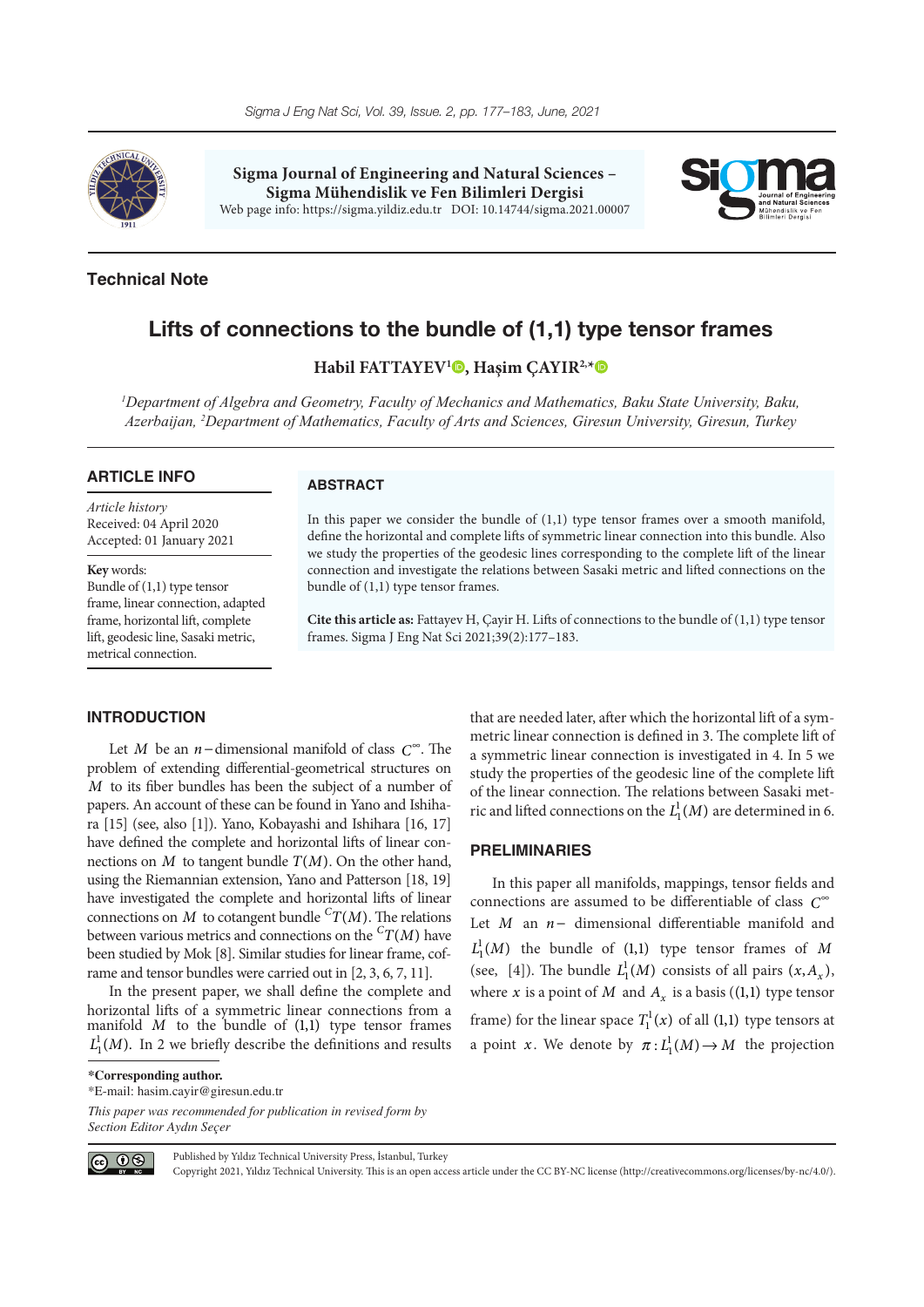map defined by  $\pi(x, A_x) = x$ . For the coordinate system  $(U, x<sup>i</sup>)$  in *M*, we put  $L_1^1(U) = \pi^{-1}(U)$  and a (1,1) type tensor  $X_{\beta}^{\alpha}$  of the frame  $A_x$  can be uniquely expressed in the form

$$
X^{\alpha}_{\beta}=X^{\alpha j}_{\beta i}(\tfrac{\partial}{\partial x^j})_x\otimes(dx^i)_x,
$$

so that  $\left\{L_1^1(U), (x^i, X_{\beta i}^{\alpha})\right\}$  $\left\{L_1^1(U), (x^i, X_{\beta i}^{\alpha j})\right\}$  is a coordinate system in  $L^1_1(M)$  [4]. Indices  $i, j, k, ..., α, β, γ, ...$  have range in  $\big\{1, 2, ..., n\big\}$ while indices *A*, *B*, *C*,... have range in  $\{1, ..., n, n+1, ..., n+n^4\}$ and indices  $i_{\alpha\beta}, j_{\gamma\delta}, k_{\sigma\tau}, ...$  have range in  $\{n+1, ..., n+n^4\}$ . Summation over repeated indices is always implied.

We denote by  $\mathfrak{I}_s^r(M)$  the set of all differentiable tensor fields of type  $(r, s)$  on *M*. Let  $\nabla$  be a linear connection,  $V \in \mathfrak{S}^1_0(M)$  a vector field and  $B \in \mathfrak{S}^1_1(M)$  a (1,1) type tensor field on *M* with local components  $\Gamma_{ij}^k$ ,  $V^i$  and  $B_i^j$ , respectively. Then there are exactly one vector field *HV* on *M* , called the horizontal lift of *V*, and exactly one vector field *V*<sub>*aβ*</sub> *B* on *L*<sub>1</sub>(*M<sub>n</sub>*) for each pair  $\alpha$ ,  $\beta$  =1,2,...,*n*, called the  $\alpha\beta$  – vertical lift of *B*, that are known to be defined in  $L_1^1(U)$ (see, [4]) by

$$
{}^{H}V = V^{i}\frac{\partial}{\partial x^{i}} + V^{k}(X_{\beta m}^{\alpha j} \Gamma_{ki}^{m} - X_{\beta i}^{\alpha m} \Gamma_{km}^{j})\frac{\partial}{\partial X_{\beta i}^{\alpha j}},
$$
 (1)

$$
V_{\alpha\beta} B = \delta_{\alpha}^{\gamma} \delta_{\sigma}^{\beta} B_{i}^{j} \frac{\partial}{\partial X_{\sigma i}^{\gamma j}}
$$
 (2)

with respect to the natural frame  $\{\partial_i, \partial_{i_{\alpha\beta}}\} = \begin{cases} \frac{\partial}{\partial x^i}, \end{cases}$  $\left\{\begin{array}{c} \phantom{a} \\ \phantom{a} \end{array}\right\}$ ∂ ∂  $\{i,\partial_{i_{\alpha\beta}}\} = \left\{\frac{\partial}{\partial x^{i}},\frac{\partial}{\partial X_{\beta i}^{\alpha j}}\right\}$ 

in  $L^1_1(M)$  , where  $\delta_\alpha^\gamma$  is the Kronecker delta. If  $f$  is a differentiable function on *M*,  $V_f = f \circ \pi$  denotes its canonical vertical lift to  $L^1_1(M)$ .

Let  $(U, x^i)$  be a coordinate system in  $M$  . In  $U \subset M$ , we put

$$
X_{(i)} = \frac{\partial}{\partial x^i} = \delta_i^h \frac{\partial}{\partial x^h} \in \mathfrak{I}_0^1(M),
$$
  

$$
\Lambda_i^j = \frac{\partial}{\partial x^i} \otimes dx^j = \delta_i^h \delta_k^j \partial_h \otimes dx^k \in \mathfrak{I}_1^1(M), i, j = 1, 2, ..., n.
$$

From (1) and (2), we have

$$
{}^{H}X_{(i)} = \delta_i^h \partial_h + (X_{\beta m}^{\alpha k} \Gamma_{hi}^m - X_{\beta i}^{\alpha m} \Gamma_{hm}^k) \frac{\partial}{\partial X_{\beta h}^{\alpha k}},
$$
 (3)

$$
V_{\alpha\beta} \Lambda_i^j = \delta_\gamma^\alpha \delta_\beta^\sigma \delta_i^h \delta_k^j \frac{\partial}{\partial X_{\sigma h}^{\gamma k}}
$$
(4)

with respect to the natural frame  $\{\partial_i, \partial_{i_{\alpha\beta}}\}$  in  $L_1^1(M)$ . These  $n + n^4$  vector fields are linearly independent and generate, respectively, the horizontal distribution of linear connection  $\nabla$  and the vertical distribution of  $L^1_1(M)$ . We call the set  $\left\{ \right.^{H}X_{(i)}$ *V*  $\left\{ {}^{H}X_{(i)}, {}^{V_{\alpha\beta}}\Lambda_{i}^{j} \right\}$  the frame adapted to the linear connection  $\nabla$  on  $\pi^{-1}(U) \subset L^1_1(M)$ . Putting

$$
D_i = {}^H X_{(i)}, \, D_{i_{\alpha\beta}} = {}^{V_{\alpha\beta}} \Lambda_i^j,
$$

we write the adapted frame as  $\{D_I\} = \{D_i, D_{i_{\alpha\beta}}\}\.$  From (3) and (4) we see that  ${}^H V$  and  ${}^{V_{\alpha\beta}}B$  have respectively, components

$$
{}^{H}V = V^{i}D_{i} = \begin{pmatrix} {}^{H}V^{I} \\ 0 \end{pmatrix} = \begin{pmatrix} V^{i} \\ 0 \end{pmatrix},
$$
 (5)

$$
V_{\alpha\beta} B = B_i^j \delta_\alpha^\gamma \delta_\sigma^\beta D_{i_{\gamma\sigma}} = \begin{pmatrix} V_{\alpha\beta} B^I \end{pmatrix} = \begin{pmatrix} 0 \\ \delta_\alpha^\gamma \delta_\sigma^\beta B_i^j \end{pmatrix} \tag{6}
$$

with respect to the adapted frame  $\{D_I\}$ ,  $V^i$  and  $B_i^j$  are the local components of *V* and *B* on *M* , respectively.

Let  $B \in \mathcal{S}_1^1(M)$ , which is locally represented by  $B = B_i^j \frac{\partial}{\partial x^j} \otimes dx$  $B_i^j \frac{\partial}{\partial x^j} \otimes dx^i$  $\frac{\partial}{\partial x^j}$  ⊗ *dx*<sup>*i*</sup>. We define the vector fields γ*B* and γ̃*B* on  $L^1_1(M)$  by

$$
\begin{cases}\n\gamma B = (X_{\beta i}^{\alpha m} B_m^j) \frac{\partial}{\partial X_{\beta i}^{\alpha j}}, \\
\tilde{\gamma} B = (X_{\beta m}^{\alpha j} B_i^m) \frac{\partial}{\partial X_{\beta i}^{\alpha j}}\n\end{cases}
$$

with respect to the natural frame  $\{\partial_i, \partial_{i_{\alpha\beta}}\}$  in  $L^1_1(M)$ .

### **HORIZONTAL LIFTS OF LINEAR CONNECTIONS**

Let ∇ be the symmetric linear connection on *M* and  $\Gamma_{ij}^k$  its components.

**Definition 3.1** A horizontal lift of the symmetric linear connection  $\nabla$  on *M* to the bundle of (1,1) type tensor frames  $L_1^1(M)$  is the linear connection  $^H\nabla$  defined by

$$
{}^{H}\nabla_{H} {}_{X} {}^{H}Y = {}^{H}(\nabla_{X} Y), {}^{H}\nabla_{H} {}_{X} {}^{V_{\beta\sigma}} B = {}^{V_{\beta\sigma}}(\nabla_{X} B),
$$
  

$$
{}^{H}\nabla_{V_{\alpha\gamma} {}_{A} } {}^{H}Y = 0, {}^{H}\nabla_{V_{\alpha\gamma} {}_{A} } {}^{V_{\beta\sigma}} B = 0
$$
  
for all  $X, Y \in \mathfrak{S}_{0}^{1}(M)$  and  $A, B \in \mathfrak{S}_{1}^{1}(M)$ .

The components of the horizontal lift  $H_{\nabla}$  of  $\nabla$  on *M* with components  $\Gamma_{ij}^k$  in the natural frame  $\left\{\frac{\partial}{\partial x^i}\right\}$ , are defined in the adapted frame  $\{D_t\}$  by decomposition

$$
{}^{H}\nabla_{D_{I}}D_{J} = {}^{H}\Gamma_{IJ}^{K}D_{K}.
$$
 (8)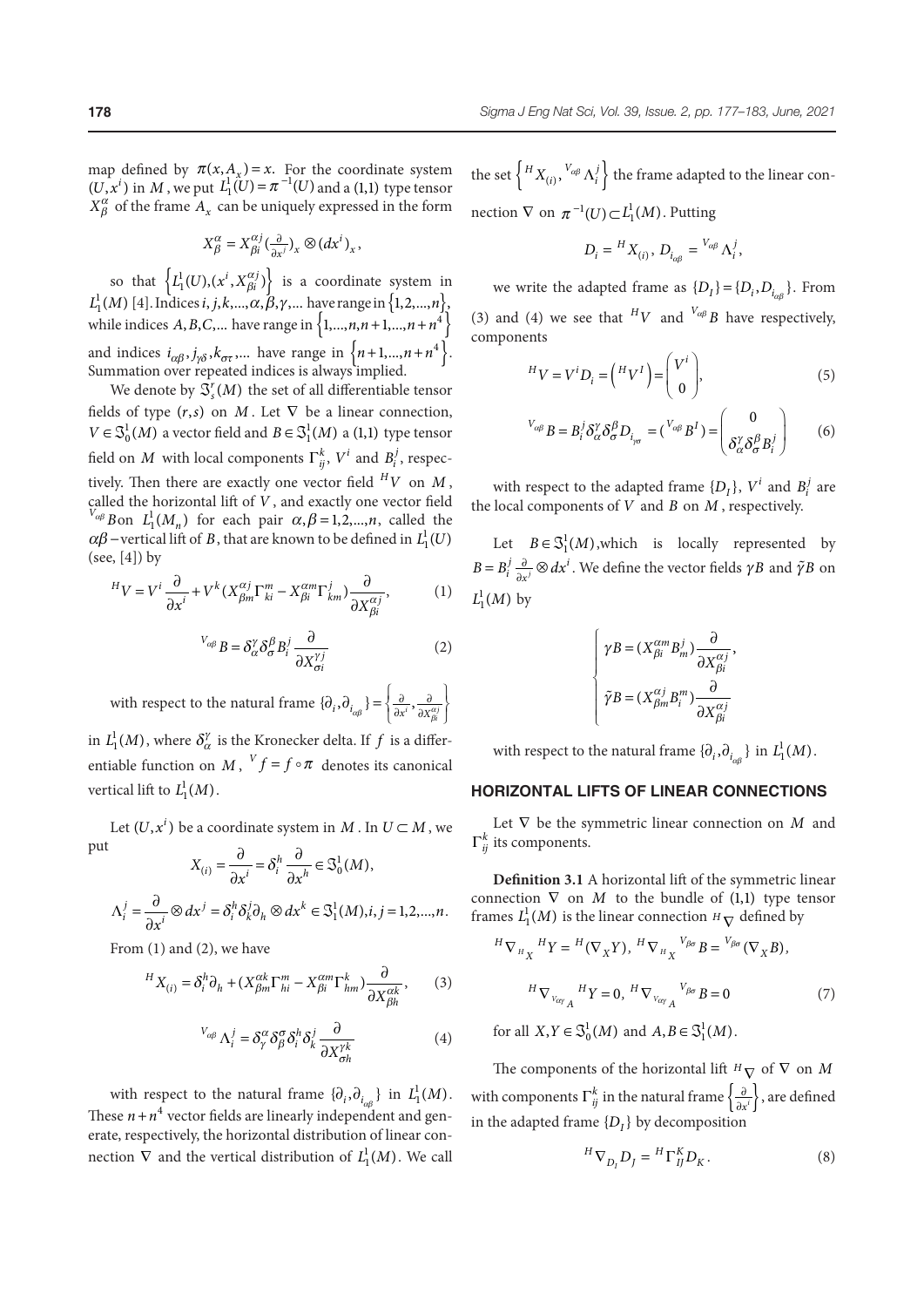From  $(7)$  and  $(8)$ , by using of  $(5)$  and  $(6)$ , we get.

**Theorem 3.1** The horizontal lift  $H_{\nabla}$  of the symmetric linear connection  $\nabla$  given on *M*, to the bundle of (1,1) type tensor frames  $L^1_1(M)$  have the components

$$
{}^{H}\Gamma_{i_{\alpha\gamma}k_{\beta\sigma}}^{p} = 0, \qquad {}^{H}\Gamma_{i_{\alpha\gamma}k_{\beta\sigma}}^{p_{\eta\epsilon}} = {}^{H}\Gamma_{i_{\alpha\gamma}}^{p} = {}^{H}\Gamma_{i_{\gamma}k}^{p_{\eta\epsilon}} = 0,
$$
  

$$
{}^{H}\Gamma_{ik}^{p} = \Gamma_{ik}^{p}, {}^{H}\Gamma_{ik}^{p_{\eta\epsilon}} = {}^{H}\Gamma_{ik_{\beta\sigma}}^{p} = 0,
$$
  

$$
{}^{H}\Gamma_{ik_{\beta\sigma}}^{p_{\eta\epsilon}} = \delta_{\beta}^{n}\delta_{\epsilon}^{\sigma}\delta_{p}^{k}\Gamma_{il}^{q} - \delta_{\beta}^{n}\delta_{\epsilon}^{\sigma}\delta_{l}^{q}\Gamma_{ip}^{k} \qquad (9)
$$

with respect to the adapted frame  $\{D_t\}$ .

Now let us consider the following transformation of frames on  $L^1_1(M)$ :

$$
\{D_i, D_{i_{\alpha\gamma}}\} = \begin{cases} \frac{\partial}{\partial x^j}, \frac{\partial}{\partial X_{\sigma j}^{\beta k}} \\ 0, \end{cases}
$$

$$
\begin{pmatrix} \delta_i^j & 0 \\ -X_{\sigma j}^{\beta m} \Gamma_{im}^k + X_{\sigma m}^{\beta k} \Gamma_{ij}^m & \delta_\alpha^\beta \delta_\sigma^\gamma \delta_\hbar^k \delta_j^i \end{pmatrix},
$$

i.e.

$$
D_I = A_I^{\ \ J} \partial_J.
$$

We note that matrix  $(A_I^{-J})$  and its inverse matrix  $(\tilde{A}^K)_J$ are defined of the form

$$
A = (A_L^{\ j}) = \begin{pmatrix} A_l^{\ j} & A_{l_{\tau\lambda}}^{\ j} \\ A_l^{\ j_{\beta\sigma}} & A_{l_{\tau\lambda}}^{\ j_{\beta\sigma}} \end{pmatrix}
$$

$$
= \begin{pmatrix} \delta_l^j & 0 \\ -X_{\sigma j}^{\beta m} \Gamma_{lm}^k + X_{\sigma m}^{\beta k} \Gamma_{lj}^m & \delta_r^{\beta} \delta_{\sigma}^{\lambda} \delta_r^k \delta_j^l \end{pmatrix}
$$
(10)

and

$$
A^{-1} = (\tilde{A}^I_{\ j}) = \begin{pmatrix} \tilde{A}^i_{\ j} & \tilde{A}^i_{\ j_{\beta\sigma}} \\ \tilde{A}^{i_{\alpha\gamma}}_{\ j} & \tilde{A}^{i_{\alpha\gamma}}_{\ j_{\beta\sigma}} \end{pmatrix}
$$
  
= 
$$
\begin{pmatrix} \delta^i_j & 0 \\ X^{\alpha m}_{\gamma i} \Gamma^h_{jm} - X^{\alpha h}_{\gamma m} \Gamma^m_{ji} & \delta^\alpha_\beta \delta^\sigma_\gamma \delta^h_\kappa \delta^j_i \end{pmatrix}, (11) \text{ respectively.}
$$

We denote the components of the linear connection  $H \nabla$  with respect to the natural frame  $\{\partial_I\}$  by  $^H \overline{\Gamma}^P_{IK}$ , i.e.

$$
{}^H\nabla_{\partial_I}\partial_K = {}^H\overline{\Gamma}{}^P_{IK}\partial_P.
$$

Then

$$
{}^{H}\overline{\Gamma}_{JL}^{S} = A_{P} {}^{S} {}^{H} \Gamma_{IK}^{P} \tilde{A}^{I} {}_{J} \tilde{A}^{K} {}_{L} - (D_{I} A_{K} {}^{S}) \tilde{A}^{I} {}_{J} \tilde{A}^{K} {}_{L}. \quad (12)
$$

Using (9), (10) and (11), from (12) we have

**Theorem 3.2** The horizontal lift  $H_{\nabla}$  of a symmetric linear connection  $\nabla$  given on *M*, to the bundle of (1,1) type tensor frames  $L_1^1(M)$  have the components

$$
{}^{H}\overline{\Gamma}_{jl}^{s} = \Gamma_{jl}^{s}, {}^{H}\overline{\Gamma}_{jl}^{s_{\phi\psi}} = X_{\psi s}^{\phi b}(\partial_{j}\Gamma_{lb}^{r} - \Gamma_{pb}^{r}\Gamma_{jl}^{p} + \Gamma_{jp}^{r}\Gamma_{lb}^{p})
$$
  
+
$$
X_{\psi a}^{\phi r}(-\partial_{j}\Gamma_{ls}^{a} + \Gamma_{js}^{p}\Gamma_{lp}^{a} + \Gamma_{ps}^{a}\Gamma_{jl}^{p}) - X_{\psi a}^{\phi b}(\Gamma_{lb}^{r}\Gamma_{sj}^{a} + \Gamma_{ls}^{a}\Gamma_{bj}^{r}),
$$
  

$$
{}^{H}\overline{\Gamma}_{j_{rv}^{s}}^{s} = {}^{H}\overline{\Gamma}_{jl_{\omega v}}^{s} = {}^{H}\overline{\Gamma}_{j_{rv}l_{\omega v}}^{s} = {}^{H}\overline{\Gamma}_{j_{rv}l_{\omega v}}^{s} = 0,
$$
  

$$
{}^{H}\overline{\Gamma}_{j_{rv}^{s}}^{s_{\phi\psi}} = \delta_{r}^{\phi}\delta_{\psi}^{\nu}\delta_{s}^{j}\Gamma_{lq}^{r} - \delta_{r}^{\phi}\delta_{\psi}^{\nu}\delta_{q}^{r}\Gamma_{ls}^{j}, {}^{H}\overline{\Gamma}_{jl_{\omega v}}^{s_{\phi\psi}} =
$$
  

$$
\delta_{\omega}^{\phi}\delta_{\psi}^{v}\delta_{s}^{l}\Gamma_{jm}^{r} - \delta_{\omega}^{\phi}\delta_{\psi}^{v}\delta_{m}^{r}\Gamma_{js}^{l}
$$
(13)  
with respect to the natural frame  $\left\{\frac{\partial}{\partial x^{i}}, \frac{\partial}{\partial x_{rn}^{\alpha h}}\right\}.$ 

We note that the horizontal lifts of linear connections to tangent, cotangent, linear frame and linear coframe bundles were investigated in the [2, 6, 11, 17, 19].

# **COMPLETE LIFTS OF LINEAR CONNECTIONS**

Now we consider the torsion-free (or the symmetric) linear connection  $\nabla$  on the differentiable manifold  $M$ , i.e.  $\Gamma_{ij}^k = \Gamma_{ji}^k$ . We determine the new linear connection  $\check{\nabla}$  on the bundle of (1,1) type tensor frames  $L_1^1(M)$  by following manner:

$$
\check{\Gamma}_{IL}^P = {}^H \overline{\Gamma} + K_{IL}^P, \qquad (14)
$$

where  $K_{JL}^P$  is the (1,2) type tensor field on the  $L_1^1(M)$ with unique non zero components

$$
K_{jl}^{p_{\phi\phi}} = X_{\phi m}^{\phi r} R_{lpj}^{m} - X_{\phi p}^{\phi m} R_{mjl}^{r}
$$
 (15)

with respect to the natural frame  $\begin{cases} \frac{\partial}{\partial x} \end{cases}$ ∂ ∂  $\left\{\right\}$  $\left\{\frac{\partial}{\partial x^j}, \frac{\partial}{\partial x^{\beta q}}\right\}$  and *R* is the curvature tensor of ∇.

By using of (13), (14) and (15), we obtain the non zero components of the linear connection  $\overline{V}$  in the induced natural frame  $\frac{\partial}{\partial x}$ ∂ ∂  $\begin{array}{c} \begin{array}{c} \end{array} \\ \begin{array}{c} \end{array} \end{array}$  $\frac{\partial}{\partial x^j}$ ,  $\frac{\partial}{\partial x_{\sigma j}^{\beta q}}$ :  $\check{\Gamma}^p_{jl} = \Gamma^p_{jl}, \ \check{\Gamma}^{p_{\phi\psi}}_{j_{\tau\nu}l} = \delta^{\phi}_{\tau} \delta^{\nu}_{\psi} \delta^j_{\rho} \Gamma^r_{lq} - \delta^{\phi}_{\tau} \delta^{\nu}_{\psi} \delta^r_{q} \Gamma^j_{lp},$ 

$$
\tilde{\Gamma}^{p_{\phi\psi}}_{jl_{\omega\sigma}} = \delta^{\phi}_{\omega} \delta^{\sigma}_{\psi} \delta^l_{p} \Gamma^r_{js} - \delta^{\phi}_{\omega} \delta^{\sigma}_{\psi} \delta^r_{s} \Gamma^l_{jp},
$$
\n
$$
\tilde{\Gamma}^{p_{\phi\psi}}_{jl} = X^{q b}_{\psi p} \partial_b \Gamma^r_{jl} + X^{q r}_{\psi a} (\partial_p \Gamma^a_{lj} - \partial_l \Gamma^a_{pj} - \partial_j \Gamma^a_{lp} + 2 \Gamma^a_{mp} \Gamma^m_{jl}) - X^{q b}_{\psi a} (\Gamma^r_{lb} \Gamma^a_{pj} + \Gamma^a_{lp} \Gamma^r_{bj}). \tag{16}
$$

We have

**Theorem 4.1** Covariant differentiation with respect to the linear connection  $\nabla$  has the following property: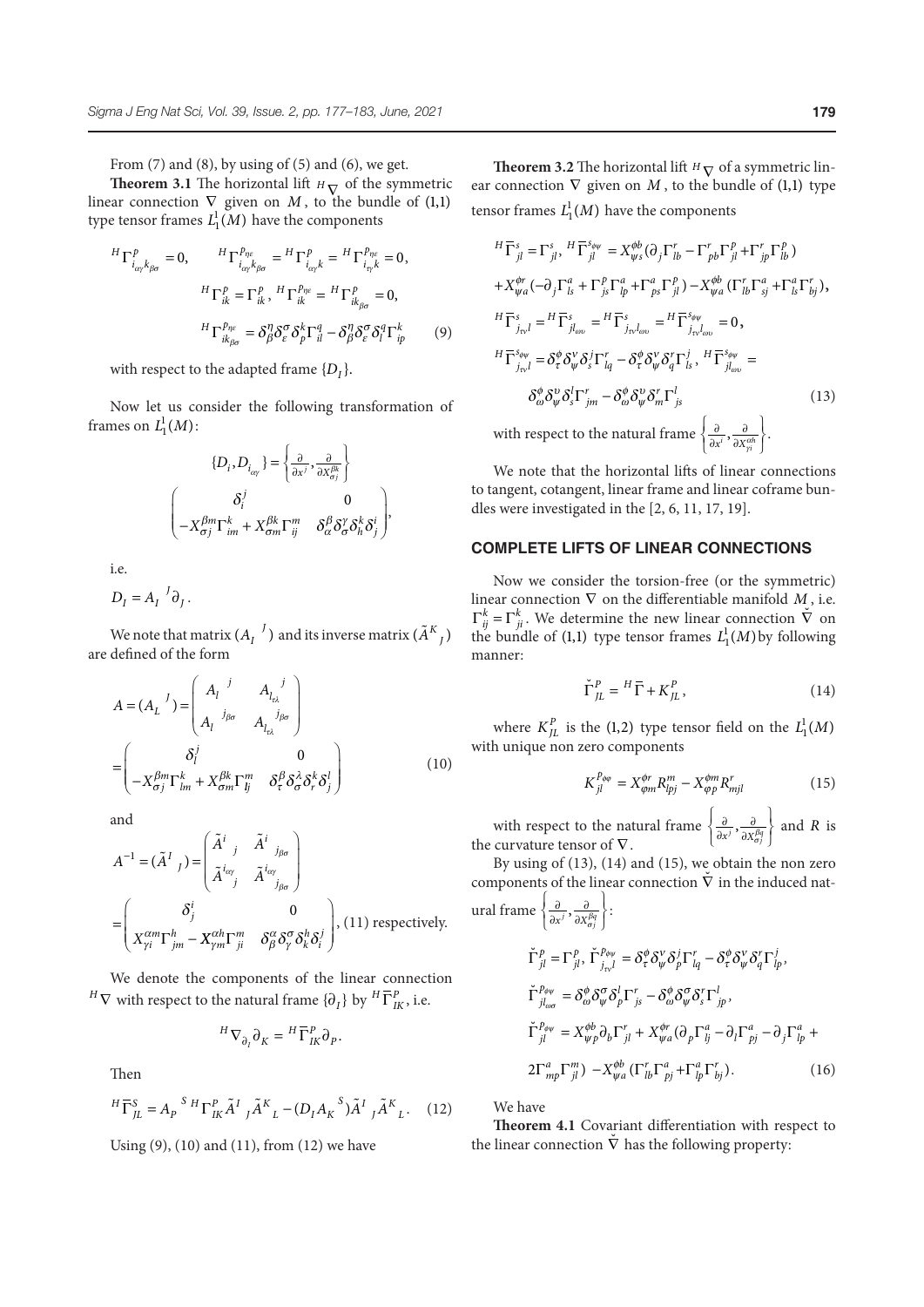$$
\hat{\nabla}_{c_X}^C Y = \frac{C(\nabla_X Y) + \gamma(Q(X, Y))}{\gamma(Q(X, Y))} = \begin{pmatrix} 0 \\ \frac{1}{2} & \text{if } P(X, Y) \end{pmatrix}
$$

vertical vector field on the bundle of  $(1,1)$  type tensor frames  $L^1_1(M)$  such that

$$
\label{eq:1} \begin{array}{c} F^{k_{\beta\sigma}}=X_{\sigma a}^{\beta l}(\nabla_{k}X^{m}\nabla_{m}Y^{a}+\nabla_{k}Y^{m}\nabla_{m}X^{a}\\ \\ -X^{i}Y^{j}(R^{a}_{jki}+R^{a}_{ikj})) -X_{\sigma a}^{\beta b}(\nabla_{b}X^{l}\nabla_{k}Y^{a}+\nabla_{k}X^{a}\nabla_{b}Y^{l}), \end{array}
$$

*R*is the curvature tensor field of linear connection ∇ and <sup>C</sup>X, <sup>C</sup>Y are complete lifts of vector fields  $X, Y$  from a manifold  $M$  to  $L^1_1(M)$ , respectively.

Proof. Let us consider the vector fields  $X, Y \in \mathcal{S}_0^1(M)$ . The complete lift  ${}^{C}X$  of vector field  $X$  from a manifold to the bundle of  $(1,1)$  type frames  $L_1^1(M)$  defined by  $[4]$ 

$$
{}^{C}X^{i} = X^{i}, \quad {}^{C}X^{i_{\alpha\beta}} = X^{\alpha m}_{\beta i}\partial_{m}X^{j} - X^{\alpha j}_{\beta m}\partial_{i}X^{m}
$$
 (17)  
with respect to the induced frame  $\left\{\frac{\partial}{\partial x^{i}}, \frac{\partial}{\partial X^{\alpha j}_{\beta i}}\right\}.$ 

1) If  $K = k$ , then by using (16) and (17), we have

$$
(\breve{\nabla}_{c_X}^{\phantom{c_X}C}Y)^k = {^C}X^I(\partial_I^{\phantom{I}} C Y^k + \breve{\Gamma}_{IJ}^k {^C}Y^J)
$$

$$
= X^i(\partial_i Y^k + \Gamma_{ij}^k Y^j) = (\nabla_X Y)^k = {^C}(\nabla_X Y)^k;
$$

2) In the case  $K = k_{\beta\sigma}$  by the same way, we obtain:

$$
(\breve{\nabla}_{C_X}{}^{C_Y})^{k_{\beta\sigma}} = {}^{C_X}I(\partial_I {}^{C_Y}{}^{k_{\beta\sigma}} + \breve{\Gamma}_{IJ}^{k_{\beta\sigma}} {}^{C_Y}J)
$$
\n
$$
= {}^{C_X}i\partial_i {}^{C_Y}{}^{k_{\beta\sigma}} + {}^{C_X}i_{\alpha\gamma} \partial_i {}_{\alpha\gamma} {}^{C_Y}{}^{k_{\beta\sigma}} + {}^{C_X}i\breve{\Gamma}_{ij}^{k_{\beta\sigma}} {}^{C_Y}J
$$
\n
$$
+ {}^{C_X}i_{\alpha\gamma} \breve{\Gamma}_{i_{\alpha\gamma}j}^{k_{\beta\sigma}} {}_{\gamma}Y^j + {}^{C_X}i\breve{\Gamma}_{ij_{\alpha\tau}}^{k_{\beta\sigma}} {}_{\gamma}Y^j{}_{\alpha\tau}
$$
\n
$$
= X^i\partial_i (X^{\beta m}_{\sigma k} \partial_m Y^l - X^{\beta l}_{\sigma m} \partial_k Y^m)
$$
\n
$$
+ (X^{\alpha m}_{\gamma i} \partial_m X^r - X^{\alpha r}_{\gamma m} \partial_i X^m) \partial_{i_{\alpha\gamma}} (X^{\beta s}_{\sigma k} \partial_s Y^l - X^{\beta l}_{\sigma s} \partial_k Y^s)
$$
\n
$$
+ X^i Y^j \Big[ X^{\beta b}_{\sigma k} \partial_b \Gamma^l_{ij} + X^{\beta l}_{\sigma a} (\partial_k \Gamma^a_{ji} - \partial_j \Gamma^a_{ki} - \partial_i \Gamma^a_{jk} + 2 \Gamma^a_{mk} \Gamma^m_{ij})
$$
\n
$$
- X^{\beta b}_{\sigma a} (\Gamma^l_{jb} \Gamma^a_{ki} + \Gamma^a_{jk} \Gamma^l_{bi}) \Big]
$$
\n
$$
+ (X^{\alpha m}_{\gamma i} \partial_m X^r - X^{\alpha r}_{\gamma m} \partial_i X^m) Y^j (\delta^{\beta}_{\alpha} \delta^{\gamma}_{\sigma} \delta^i_k \Gamma^l_{ij} - \delta^{\beta}_{\alpha} \delta^{\gamma}_{\sigma} \delta^j_{\gamma} \Gamma^i_{jk})
$$
\n
$$
+ X^i (X^{\alpha m}_{\tau j} \partial_m Y^p - X^{\alpha p}_{\tau m} \partial_j Y^m) (\delta^{\beta}_{\omega} \delta^{\gamma}_{\sigma} \delta^i_k \Gamma^l_{ip} - \delta^{\beta}_{
$$

$$
-X^{i}Y^{j}X^{βl}_{\sigma a}\partial_{j}\Gamma^{a}_{ki} - X^{i}Y^{j}X^{βl}_{\sigma a}\partial_{i}\Gamma^{a}_{jk} + 2X^{i}Y^{j}X^{βl}_{\sigma a}\Gamma^{a}_{mk}\Gamma^{m}_{ij}
$$
  
\n
$$
-X^{i}Y^{j}X^{βb}_{\sigma a}\Gamma^{l}_{jb}\Gamma^{a}_{ki} - X^{i}Y^{j}X^{βb}_{\sigma a}\Gamma^{a}_{jk}\Gamma^{l}_{bi} + X^{βm}_{\sigma k}\partial_{m}X^{r}\Gamma^{l}_{jr}Y^{j}
$$
  
\n
$$
-X^{βm}_{\sigma i}\partial_{m}X^{l}\Gamma^{i}_{jk}Y^{j} - X^{βr}_{\sigma m}\partial_{k}X^{m}\Gamma^{l}_{jr}Y^{j} + X^{βl}_{\sigma m}\partial_{i}X^{m}\Gamma^{i}_{jk}Y^{j}
$$
  
\n
$$
+X^{i}X^{βm}_{\sigma k}\partial_{m}Y^{p}\Gamma^{l}_{ip} - X^{i}X^{βm}_{\sigma j}\partial_{m}Y^{l}\Gamma^{j}_{ik} - X^{i}X^{βp}_{\sigma m}\partial_{k}Y^{m}\Gamma^{l}_{ip}
$$
  
\n
$$
+X^{i}X^{βl}_{\sigma m}\partial_{j}Y^{m}\Gamma^{j}_{ik} = {^C(\nabla_{X}Y)^{k_{\beta\sigma}}} + X^{βl}_{\sigma a}(\nabla_{k}X^{m}\nabla_{m}Y^{a}
$$
  
\n
$$
+ \nabla_{k}Y^{m}\nabla_{m}X^{a} - X^{i}Y^{j}(R^{a}_{jki} + R^{a}_{ikj})) - X^{βb}_{\sigma a}(\nabla_{b}X^{l}\nabla_{k}Y^{a} +
$$
  
\n
$$
+ \nabla_{k}X^{a}\nabla_{b}Y^{l}).
$$

Thus, we have shown that

$$
\hat{\nabla}_{c_X}^{\ C_Y} = {}^C(\nabla_X Y) + \gamma(Q(X, Y)) \tag{18}
$$

for all  $X, Y \in \mathfrak{S}_0^1(M)$ , where  $\gamma(Q(X, Y)) = \begin{vmatrix} F^{k_{\beta c}} \end{vmatrix}$ ſ l  $\overline{\phantom{a}}$  $\overline{a}$  $\bigg)$ I  $\mathbf{0}$  is the vertical vector field on  $L^1_1(M)$ , moreover

$$
\label{eq:1} \begin{split} &F^{k_{\beta\sigma}}=X_{\sigma a}^{\beta l}(\nabla_{k}X^{m}\nabla_{m}Y^{a}+\nabla_{k}Y^{m}\nabla_{m}X^{a}\\ &-X^{i}Y^{j}(R^{a}_{jki}+R^{a}_{ikj})) -X_{\sigma a}^{\beta b}(\nabla_{b}X^{l}\nabla_{k}Y^{a}+\nabla_{k}X^{a}\nabla_{b}Y^{l}). \end{split}
$$

This means that the Theorem 4.1 is proved.

The complete lifts of the symmetric linear connections in the cotangent and coframe bundles satisfies relations analogously to (18) (see, [11, 18]). Therefore, the linear connection  $\nabla$  defined by formula (4.1) and satisfying the relation (18) is called the complete lift of the symmetric linear connection  $\nabla$  on *M* to the bundle of (1,1) type tensor frames  $L_1^1(M)$  and denoted by <sup>C</sup>V. By using the transformation

$$
{}^C\widetilde{\Gamma}^S_{JL}=\widetilde{A}^S\,{}_P\, {}^C\Gamma^P_{IK}A_J\, \, {}^IA_L\, \, {}^K-(\partial_I\widetilde{A}^S\,{}_K)A_J\, \, {}^IA_L\, \, {}^K,
$$

it is easy to establish that a complete lift *<sup>C</sup>*∇ of a symmetric linear connection ∇ defined on *M* to the bundle of  $(1,1)$  type tensor frames  $L_1^1(M)$  has nonzero components in the form

$$
{}^{C}\tilde{\Gamma}^{s}_{jl} = \Gamma^{s}_{jl}, {}^{C}\tilde{\Gamma}^{s_{\phi\psi}}_{jl} = X^{\phi r}_{\psi m} R^{m}_{lsj} - X^{\phi m}_{\psi s} R^{r}_{mjl},
$$

$$
{}^{C}\tilde{\Gamma}^{s_{\phi\psi}}_{jl} = \delta^{\phi}_{\omega} \delta^{\sigma}_{\psi} \delta^l_{s} \Gamma^{r}_{jq} - \delta^{\phi}_{\omega} \delta^{\sigma}_{\psi} \delta^r_{q} \Gamma^{l}_{js}
$$
(19)

with respect to the adapted frame  $\{D_I\}$ , where *R* is the curvature tensor of  $\nabla$ .

# **GEODESICS OF THE COMPLETE LIFTS**

Different problems of geodesics in fiber bundles has been very well investigated (see, for example [10, 12, 13]). Geodesics of complete lifts of linear connections in tangent,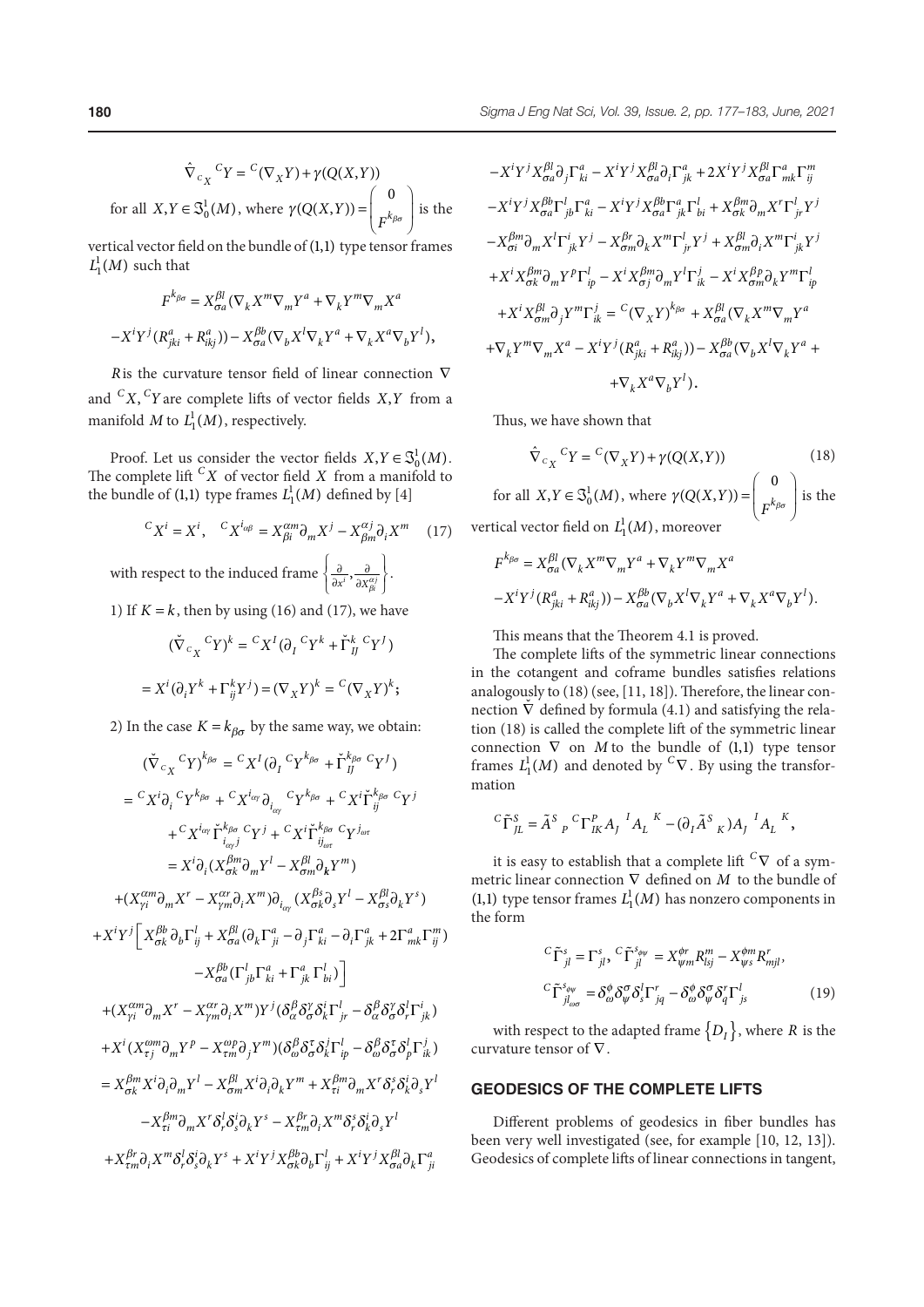cotangent, tensor, linear frame and linear coframe bundles has been studied in [5, 7,9,11,16,18]. In the present section we will investigate geodesics of the complete lifts of linear connections in the bundle of  $(1,1)$  type tensor frames.

Let  $\tilde{C}$  be a geodesic curve on the bundle of  $(1,1)$  type tensor frames  $L^1_1(M)$  with respect to the complete lift  ${}^C \nabla$  of the symmetric linear connection ∇ on *M* . In induced coordinates  $(\pi^{-1}(U), x^i, X_{\gamma i}^{ \alpha h})$  the equation of the geodesic curve

$$
\tilde{C}: I \to L_1^1(M), \tilde{C}: t \to \tilde{C}(t) = (x^i(t), X_{\gamma i}^{ch}(t)) = (x^I(t))
$$

are of the form

$$
\frac{d^2x^K}{dt^2} + {^C\Gamma_{IJ}^K} \frac{dx^I}{dt} \frac{dx^J}{dt} = 0, I, J, K = 1, 2, ..., n + n^4.
$$
 (20)

By using of formulas (17) for  ${}^{C}\Gamma_{IJ}^{K}$ , from (20) we obtain:

$$
\frac{d^2x^k}{dt^2} + \Gamma_{ij}^k \frac{dx^i}{dt} \frac{dx^j}{dt} = 0,
$$
\n(21)

$$
\frac{d^2 X_{\sigma k}^{\beta l}}{dt^2} + \left[ X_{\sigma k}^{\beta m} \partial_m \Gamma_{ij}^l + X_{\sigma a}^{\beta l} (\partial_k \Gamma_{ji}^a - \partial_j \Gamma_{ki}^a - \partial_i \Gamma_{jk}^a \right]
$$

$$
+2\Gamma^{a}_{mk}\Gamma^{m}_{ij})-X^{Bb}_{\sigma a}(\Gamma^{l}_{jb}\Gamma^{a}_{ki}+\Gamma^{a}_{jk}\Gamma^{l}_{bi})\bigg]\frac{dx^{i}}{dt}\frac{dx^{j}}{dt}
$$

$$
+2(\Gamma^{l}_{jb}\delta^{i}_{k}-\Gamma^{i}_{jk}\delta^{l}_{b})\frac{dX^{Bb}_{\sigma i}}{dt}\frac{dx^{j}}{dt}
$$
(22)

Let us consider the covariant differentiation of  $X_{\sigma k}^{\beta l}(t)$ :

$$
\frac{\delta}{dt}(X_{\sigma k}^{\beta l}(t)) = \frac{dX_{\sigma k}^{\beta l}}{dt} + \Gamma_{pb}^{l} X_{\sigma k}^{\beta b} \frac{dx^{p}}{dt} - \Gamma_{pk}^{a} X_{\sigma a}^{\beta l} \frac{dx^{m}}{dt}.
$$
 (23)

Now taking into account the equality (21) and symmetry of the linear connection  $\nabla$  given on *M*, from (23) we obtain:

$$
\frac{\delta^2 X_{\sigma k}^{\beta l}}{dt^2} = \frac{\delta}{dt} \left( \frac{dX_{\sigma k}^{\beta l}}{dt} + \Gamma_{pb}^l X_{\sigma k}^{\beta b} \frac{dx^p}{dt} - \Gamma_{pk}^a X_{\sigma a}^{\beta l} \frac{dx^p}{dt} \right)
$$
\n
$$
= \frac{d}{dt} \left( \frac{dX_{\sigma k}^{\beta l}}{dt} + \Gamma_{pb}^l X_{\sigma k}^{\beta b} \frac{dx^p}{dt} - \Gamma_{pk}^a X_{\sigma a}^{\beta l} \frac{dx^p}{dt} \right)
$$
\n
$$
+ \Gamma_{ib}^l \left( \frac{dX_{\sigma k}^{\beta b}}{dt} + \Gamma_{pa}^b X_{\sigma k}^{\beta a} \frac{dx^p}{dt} \right)
$$
\n
$$
- \Gamma_{pk}^b X_{\sigma a}^{\beta b} \frac{dx^i}{dt} \right) \frac{dx^i}{dt}
$$
\n
$$
- \Gamma_{ik}^b \left( \frac{dX_{\sigma k}^{\beta l}}{dt} + \Gamma_{pa}^j X_{\sigma b}^{\beta a} \frac{dx^p}{dt} - \Gamma_{pb}^a X_{\sigma a}^{\beta l} \frac{dx^p}{dt} \right) \frac{dx^i}{dt}
$$

$$
= \frac{d^2 X_{\sigma k}^{\beta l}}{dt^2} + \left(X_{\sigma k}^{\beta b} (\partial_i \Gamma^l_{jb} - \Gamma^l_{pb} \Gamma^p_{ij} + \Gamma^l_{ip} \Gamma^p_{jb}) + X_{\sigma a}^{\beta l} (-\partial_i \Gamma^a_{jk} + \Gamma^p_{ik} \Gamma^a_{jp} + \Gamma^a_{ik} \Gamma^p_{ij}) - X_{\sigma a}^{\beta b} (\Gamma^l_{jb} \Gamma^a_{ki} + \Gamma^a_{jk} \Gamma^r_{bi}) \right) \frac{dx^i}{dt} \frac{dx^j}{dt}
$$

$$
+ 2\left(\Gamma^l_{jb} \delta^i_{k} - \Gamma^i_{jk} \delta^l_{b}\right) \frac{dX_{\sigma i}^{\beta b}}{dt} \frac{dx^j}{dt}.
$$
(24)

Taking into account (24), the equation (22) is written in the form:

$$
\frac{\delta^2 X_{\sigma k}^{\beta l}}{dt^2} + R_{bij}^l X_{\sigma k}^{\beta b} \frac{dx^i}{dt} \frac{dx^j}{dt} - R_{kij}^a X_{\sigma a}^{\beta l} \frac{dx^i}{dt} \frac{dx^j}{dt} = 0. \quad (25)
$$

From the above we get

**Theorem 5.1** Let  $\nabla$  be a symmetric linear connection on a differentiable manifold *M* and let  $\tilde{C}(t) = (C(t), X_{\sigma k}^{\beta l}(t))$ be a curve on the bundle of (1,1) type tensor frames  $\,L^1_1(M).$ In order for the curve  $\tilde{C}(t)$  to be a geodesic line of the complete lift ${}^C\nabla$  of the  $\nabla$  , it is necessary and sufficient that the following conditions be satisfied:

- i) The curve  $C(t)$  is a geodesic line of the linear connection  $\nabla$ ;
- ii) The each (1,1) tensor field  $X_{\sigma k}^{\beta l}(t)$  satisfies the relation  $(25)$  along the curve  $C(t)$ .

### **THE SASAKI METRIC AND THE COMPLETE LIFT**

Let *g* be a metric and  $\nabla$  a symmetric linear connection on *M* . The Sasaki metric on the bundle of (1,1) type tensor frames  $L_1^1(M)$  denoted by <sup>S</sup> *g* (see, [4]). Note that metric  ${}^{S}g$  is an analogue of the metric introduced by Sasaki [14].

The line element of <sup>*S*</sup> *g* on  $\pi^{-1}(U)$  is taken to be

$$
{}^{S}g_{IJ}dx^{I}dx^{J} = g_{ij}dx^{i}dx^{j} + \delta_{\alpha\sigma}\delta^{\beta\gamma}g_{pq}g^{ij}\delta X^{\alpha p}_{\beta i}\delta X^{\sigma q}_{\gamma j}, \qquad (26)
$$

where

$$
\delta X_{\beta i}^{\alpha p}=dX_{\beta i}^{\alpha p}+\Gamma_{km}^{p}X_{\beta i}^{\alpha m}dx^{k}-\Gamma_{ki}^{m}X_{\beta m}^{\alpha p}dx^{k}
$$

is the usual covariant differential. It is easily seen that (26) defines a global metric on  $L_1^1(M)$  and that the component matrix of  $S_g$  with respect to the adapted frame is

$$
\begin{pmatrix} g_{ij} & 0 \\ 0 & \delta_{\alpha\sigma} \delta^{\beta\gamma} g_{pq} g^{ij} \end{pmatrix} . \tag{27}
$$

We would like to establish conditions for *<sup>C</sup>*∇ to be metrical with respect to  ${}^S g$  . Let us denote by  $({}^S g_{IJ})$  the matrix in (27). By a simple calculation based on (19) and (27) we determine the possible non-zero components of  ${}^{C}\nabla {}^{S}g$ :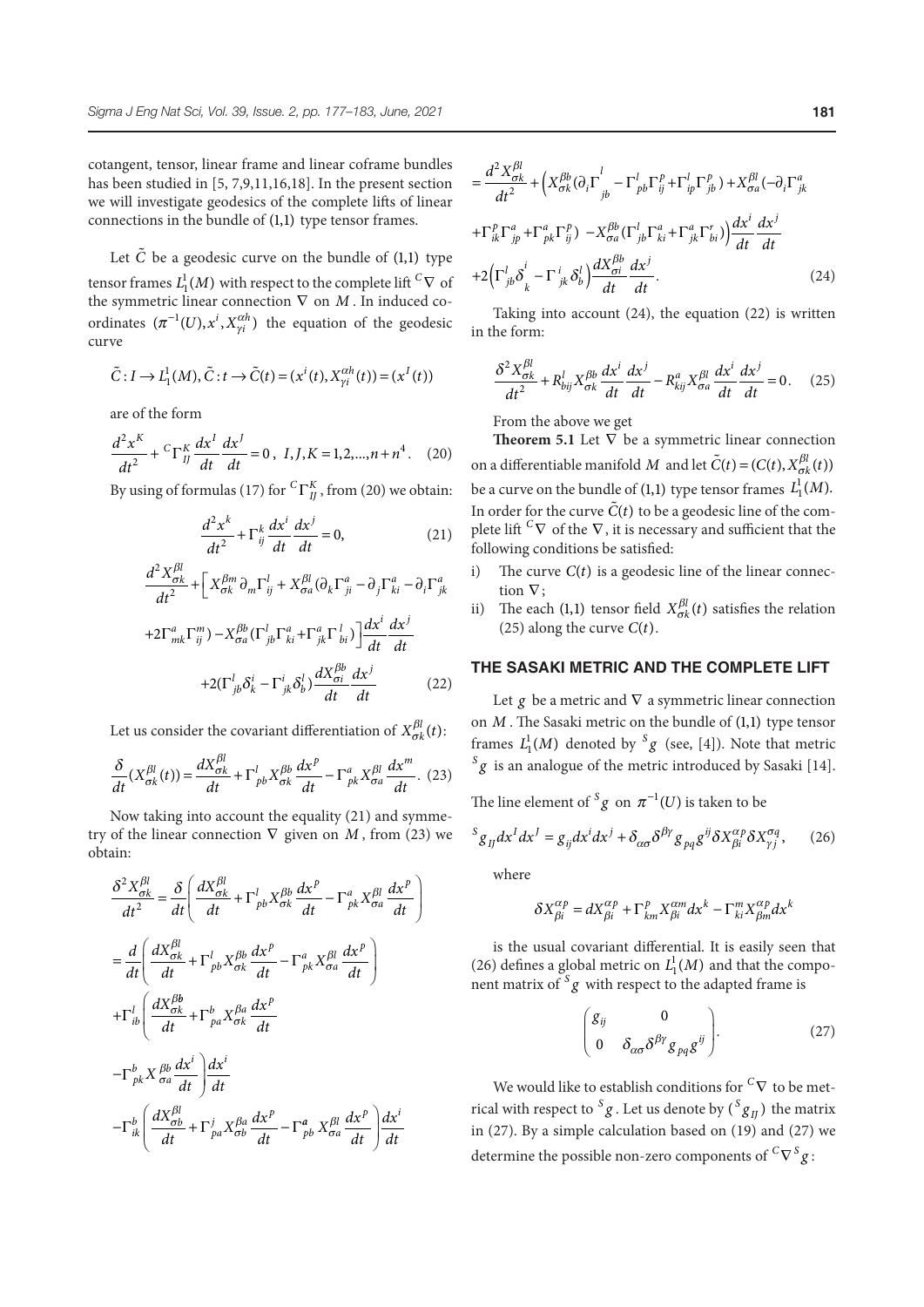$$
{}^{C}\nabla_{k} {}^{S}g_{ij} = D_{k} {}^{S}g_{ij} - {}^{C}\tilde{\Gamma}_{ki}^{M} {}^{S}g_{Mj} - {}^{C}\tilde{\Gamma}_{kj}^{M} {}^{S}g_{iM}
$$

$$
= D_{k}g_{ij} - {}^{C}\tilde{\Gamma}_{ki}^{m} {}^{S}g_{mj} - {}^{C}\tilde{\Gamma}_{ki}^{m} {}^{S}g_{m}{}_{\beta\sigma} {}^{j} - {}^{C}\tilde{\Gamma}_{kj}^{m} {}^{S}g_{im}
$$

 $-\frac{C\tilde{\Gamma}_{kj}^{m_{\beta\sigma}}S}{}_{\mathcal{S}_{im_{\beta\sigma}}} = \nabla_k \mathcal{S}_{ij};$  (28)  ${}^{C}\nabla_{k}{}^{S}g_{i_{\alpha\gamma}j} = {}^{C}\nabla_{k}{}^{S}g_{ji_{\alpha\gamma}} = D_{k}{}^{S}g_{i_{\alpha\gamma}j} - {}^{C}\widetilde{\Gamma}_{ki_{\alpha\gamma}}^{M}{}^{S}g_{Mj} - {}^{C}\widetilde{\Gamma}_{kj}^{M}{}^{S}g_{i_{\alpha\gamma}M}$ 

 $-\textstyle{^C\widetilde{\Gamma}^m_{ki_{\alpha\gamma}}}^s g_{m j}-\textstyle{^C\widetilde{\Gamma}^m_{ki_{\alpha\gamma}}}^{\epsilon\beta\sigma} s} g_{m_{\beta\sigma} j}-\textstyle{^C\widetilde{\Gamma}^m_{kj}}^s g_{i_{\alpha\gamma}m}-\textstyle{^C\widetilde{\Gamma}^m_{kj\sigma}}^{\epsilon\beta\sigma} s} g_{i_{\alpha\gamma}m}$ *βσ αγ βσ αγ βσ*  $= -(X_{\sigma l}^{\beta r} R_{jmk}^l - X_{\sigma m}^{\beta l} R_{lkj}^r) \delta_{\alpha\beta} \delta^{\gamma\sigma} g_{rl} g^{mi}$  $= -(X_{\gamma l}^{\alpha r} R_{jmk}^{l} - X_{\gamma m}^{\alpha l} R_{lkj}^{r}) g_{rl} g^{mi};$  (29)

$$
{}^{C}\nabla_{k}{}^{S}g_{i_{\alpha\gamma}j_{\phi\psi}} = D_{k}{}^{S}g_{i_{\alpha\gamma}j_{\phi\psi}} - {}^{C}\tilde{\Gamma}_{ki_{\alpha\gamma}}^{M}{}^{S}g_{Mj_{\phi\psi}} - {}^{C}\tilde{\Gamma}_{kj_{\phi\psi}}^{M}{}^{S}g_{i_{\alpha\gamma}M}
$$
  
\n
$$
= D_{k}(\delta_{\alpha\phi}\delta^{\gamma\psi}g_{lq}g^{ji}) - {}^{C}\tilde{\Gamma}_{ki_{\alpha\gamma}}^{m}{}^{S}g_{mj_{\phi\psi}} - {}^{C}\tilde{\Gamma}_{ki_{\alpha\gamma}}^{m_{\beta\sigma}}g_{m_{\beta\sigma}j_{\phi\psi}}
$$
  
\n
$$
- {}^{C}\tilde{\Gamma}_{kj_{\phi\psi}}^{m}{}^{S}g_{i_{\alpha\gamma}m} - {}^{C}\tilde{\Gamma}_{kj_{\phi\psi}}^{m_{\beta\sigma}}g_{i_{\alpha\gamma}m_{\beta\sigma}} = \delta_{\alpha\phi}\delta^{\gamma\psi} (D_{k}g_{lq})g^{ji}
$$
  
\n
$$
+ \delta_{\alpha\phi}\delta^{\gamma\psi}g_{lq}D_{k}g^{ji} - \delta_{\alpha}^{\beta}\delta_{\sigma}^{\gamma}\delta_{m}^{i}\Gamma_{kl}^{i}\delta_{\beta\phi}\delta^{\sigma\nu}g_{\tau q}g^{jm}
$$
  
\n
$$
+ \delta_{\alpha}^{\beta}\delta_{\sigma}^{\gamma}\delta_{l}^{i}\Gamma_{km}^{i}\delta_{\beta\phi}\delta^{\sigma\nu}g_{\tau q}g^{jm} - \delta_{\phi}^{\beta}\delta_{\sigma}^{\psi}\delta_{m}^{j}\Gamma_{kq}^{i}\delta_{\alpha\beta}\delta^{\sigma\gamma}g_{\tau l}g^{im}
$$
  
\n
$$
+ \delta_{\phi}^{\beta}\delta_{\sigma}^{\psi}\delta_{q}^{r}\Gamma_{km}^{j}\delta_{\alpha\beta}\delta^{\sigma\gamma}g_{\tau l}g^{im} = \delta_{\alpha\phi}\delta^{\gamma\psi} (\nabla_{k}g_{lq})g^{ji}
$$
  
\n
$$
+ \delta_{\alpha\phi}\delta^{\gamma\psi}g_{lq}\nabla_{k}g^{ji}.
$$
  
\n(30)

From (28), (29) and (30), we get

**Theorem 6.1** Let  $g$  be a metric and  $\nabla$  a symmetric linear connection on  $M$ . Then,  ${}^C \nabla$  is metrical with respect to  ${}^S g$  if  $\nabla$  is the Riemannian connection of *g* and is locally flat.

Using relations (14) and (29) - (30), we find the possible non-zero components of  $^H\nabla^S g$ :

$$
{}^{H}\nabla_{k}{}^{S}g_{ij} = \nabla_{k}g_{ij};
$$
  

$$
{}^{H}\nabla_{k}{}^{S}g_{i_{\alpha\gamma}j_{\phi\psi}} = \delta_{\alpha\phi}\delta^{\gamma\psi}(\nabla_{k}g_{lq})g^{ji} + \delta_{\alpha\phi}\delta^{\gamma\psi}g_{lq}\nabla_{k}g^{ji}.
$$

Therefore, we have

**Theorem 6.2** Let *g* be a metric and  $\nabla$  a symmetric linear connection on  $\overline{M}$ . Then,  $^H\nabla$  is metrical with respect to  $S_g$  if  $\nabla$  is the Riemannian connection of *g*.

## **CONCLUSION**

In this paper we study on the bundle of  $(1,1)$  type tensor frames over a smooth manifold, define the horizontal and complete lifts of symmetric linear connection into this bundle. In addition, we study the properties of the geodesic lines corresponding to the complete lift of the linear connection and investigate the relations between Sasaki metric and lifted connections on the bundle of (1,1) type tensor frames.

### **AUTHORSHIP CONTRIBUTIONS**

Concept: H.F., H.Ç.; Design: H.F., H.Ç.; Supervision: H.F., H.Ç.; Materials: H.F., H.Ç.; Data: H.F., H.Ç.;

Analysis: H.F., H.Ç.; Literature search: H.F., H.Ç.; Writing: H.F., H.Ç.; Critical revision: H.F., H.Ç.

### **DATA AVAILABILITY STATEMENT**

The published publication includes all graphics and data collected or developed during the study. Ana başlık olarak büyük harfle yazılıp, satır başından başlamalıdır.

### **CONFLICT OF INTEREST**

The author declared no potential conflicts of interest with respect to the research, authorship, and/or publication of this article. Ana başlık olarak büyük harfle yazılıp, satır başından başlamalıdır.

#### **ETHICS**

There are no ethical issues with the publication of this manuscript. Ana başlık olarak büyük harfle yazılıp, satır başından başlamalıdır.

### **REFERENCES**

- [1] L. A. Cordero, C. T. Dodson and Manuel de Leon, Differential Geometry of Frame Bundles, Mathematics and its Applications, Kluwer Academic Publishers Group, Dordrecht, 1989.
- [2] L. A. Cordero and Manuel de Leon, Horizontal lift of connection to the frame bundle, Boll. Un. Mat. Ital 6 (1984), 223-240.
- [3] H. D. Fattayev, The lifts of affine connections to the bundle of (2,0) type contra-variant tensors, J. of Qafqaz Univ., 19(2007), 116-119.
- [4] H. D. Fattayev, Some problems of differential geometry of the bundle of affinor frames, News of Baku Univ., Physico-Math. Sci., 1(2018), 45-57.
- [5] H. D. Fattayev, The geodesic lines of the lifts of affine connections in the bundle of (2,0) type contravariant tensors, News of Baku Univ., Physico-Math. Sci., 3(2007) 52-57.
- [6] J. Kurek, On a horizontal lift of a linear connection to the bundle of linear frames, Ann. Univ. Marie Curie-Skladovska. Sectio A., XLI(1097), 31-37.
- [7] A. Mağden and A. A. Salimov, Geodesics for complete lifts of affine connections in tensor bundles, Appl. Math. and Comp., 151(2004), no. 3, 863-868.
- [8] K. P. Mok, Metrics and connections on the cotangent bundle, Kodai Math. Sem. Rep., 28 (1977), 226-238.
- [9] K. P. Mok, Complete lifts of tensor fields and connections to the frame bundle, Proc. London Math.